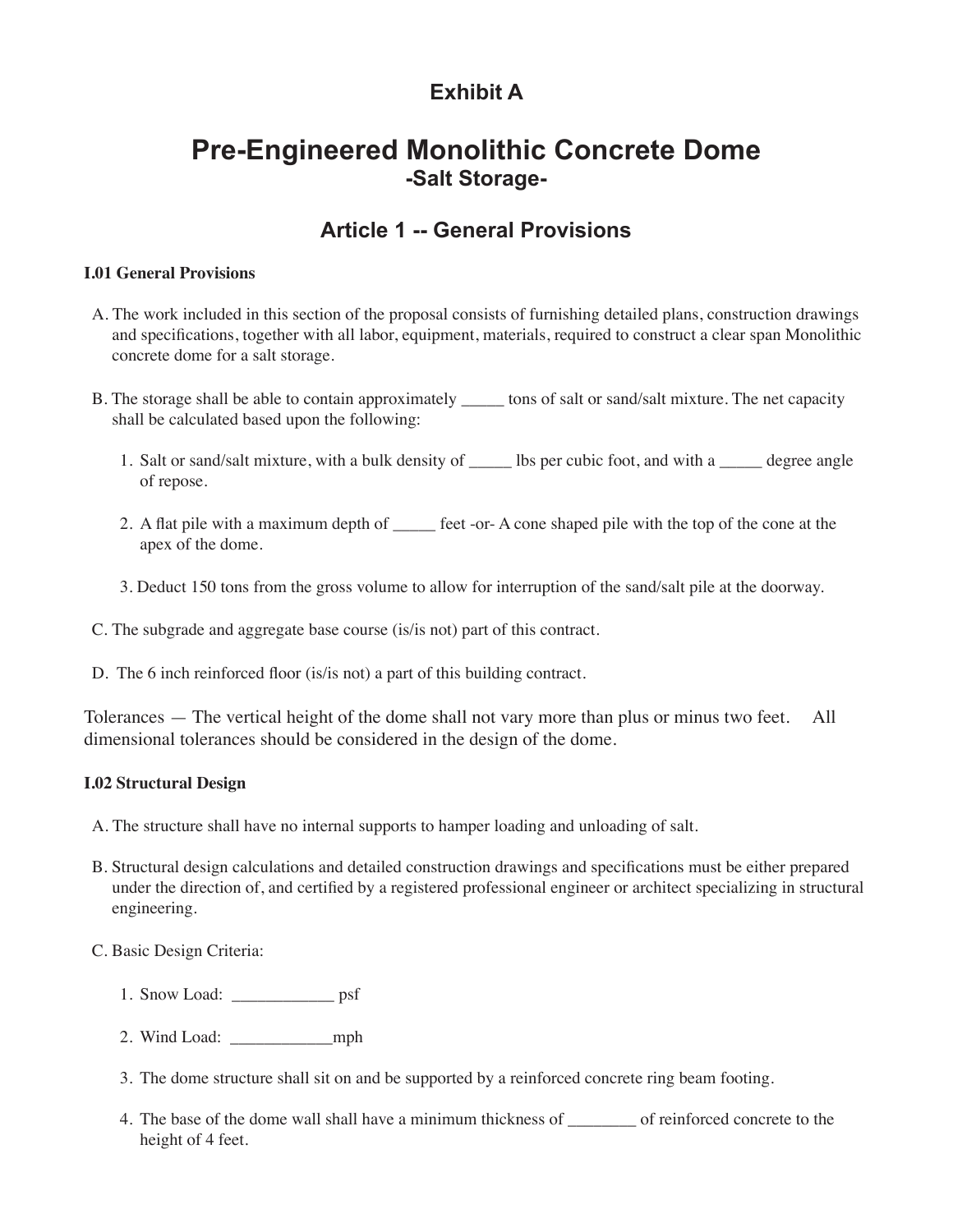- D. Entry way and Door: The entry way shall accommodate a \_\_\_\_\_\_\_\_ ft. by \_\_\_\_\_\_\_ ft. door and shall extend ft. from the edge of the ring beam foundation. One \_\_\_\_\_\_\_\_\_ ft. by \_\_\_\_\_\_\_\_ ft. (roll-up/swing type) door shall be furnished and installed. The door should include locks and (manual/automatic) openers. One locking 3 ft. x 6 ft. 8 in. man door shall also be furnished and installed in the entry way.
- E. The dome shall have \_\_\_\_\_\_ fill openings approximately 30 inches by 30 inches. Each opening will be fitted with a water tight removable cover. The location of the fill openings in the dome shell will be determined in the field by the owners authorized agent.

## **I.03 Drawings and Specifications**

- A. Each prospective bidder shall submit a copy of the manufacturer's descriptive literature, proposal drawings, capacity computations and a cross section through the proposed structure indicating the shape of the salt pile. Award of the Contract will be contingent upon approval of this material by the Owner.
- B. The lowest acceptable (responsible) bidder will subsequently be required to furnish \_\_\_\_\_\_\_\_ copies of the final construction drawings and specifications, signed and sealed by a registered engineer or architect specializing in structural engineering.
	- 1. Construction documents shall be prepared in accordance with these performance specifications and conform to all governing federal, state and local building codes and regulations.
	- 2. The owner shall be responsible for obtaining all required building permits, as well as obtaining inspections and approvals of all state and local regulatory agencies having jurisdiction.

## **I.04 Quality Assurance**

- A. Vendor Qualifications: (invitation to bidders)
	- 1. The Vendor must be able to demonstrate a successfule completion record as a pre-engineered dome supplier or manufacturer. The Owner may request project client references, experience and organization information, and a financial statement.
	- 2. Erection Subcontractors must have adequate previous experience in the specialized work, and be certified by the Vendor as a qualified erector.

#### **I.05 Delivery and Protection of Materials**

A. Delivery, protection, and acceptance of materials at work site is Vendor's responsibility, including any losses due to theft, vandalism or accidental damage.

#### **I.06 Submittals**

- A. The successful Vendor shall furnish the following items to the Owner upon request for approval:
	- 1. Complete final construction drawings and specifications: copies.
	- 2. Product Information: \_\_\_\_\_\_\_\_\_ copies
		- a. Roof Membrane.
		- b. Concrete.
		- c. Foam.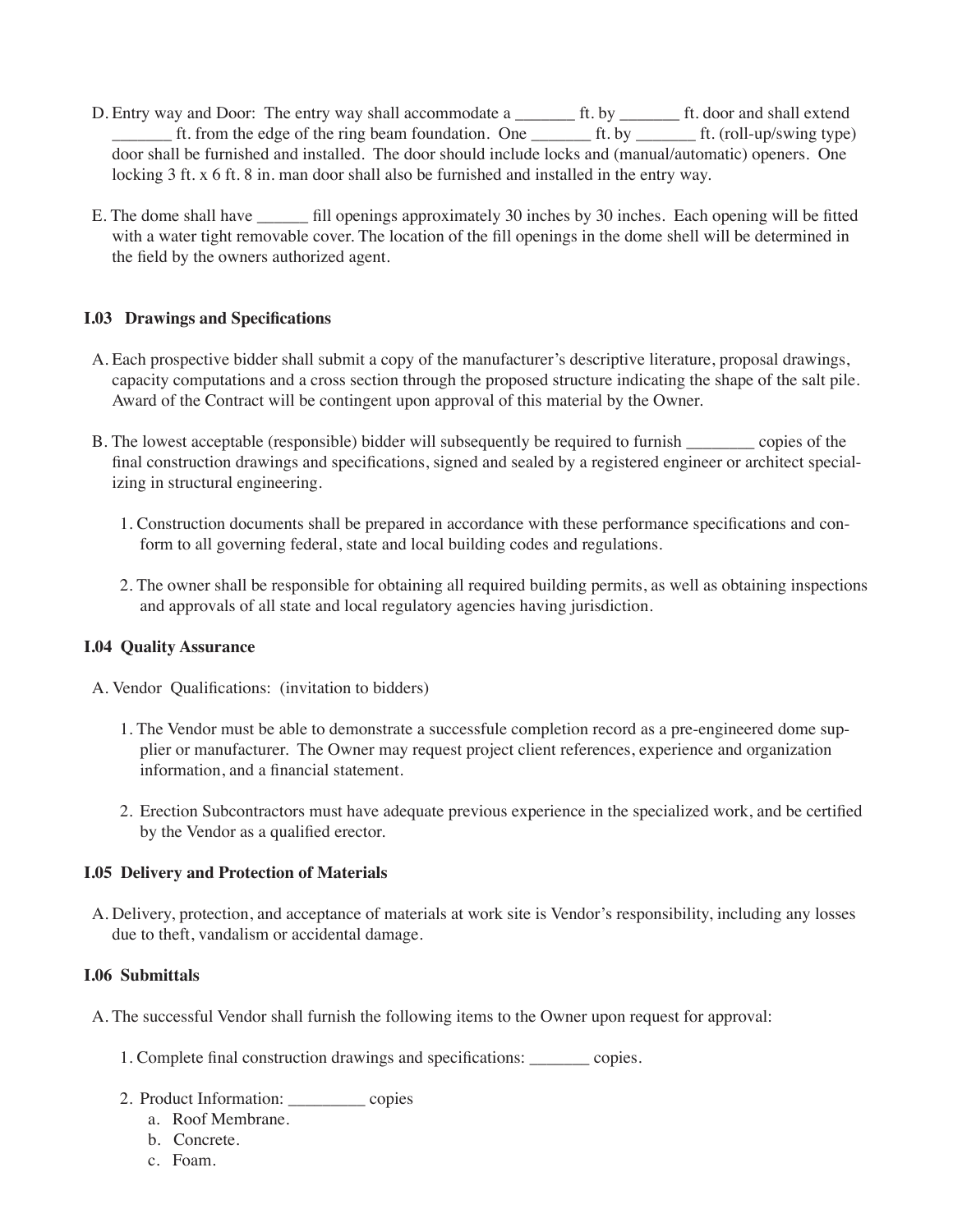- 3. Contract Items: \_\_\_\_\_\_\_\_\_ copies.
	- a. All required insurance certificates.
	- b. Performance bonds.
	- c. Signature authorization.
	- d. Vendor's qualifications if requested.

## **I.07 Warranty**

- A. The Contractor shall provide a written warranty in accordance with the manufacturer's standard coverage. From the date of final acceptance, any defects in materials and/or workmanship shall be promptly repaired or replaced at no cost to the owner for the following minimum periods:
	- 1. All building components and equipment One year
	- 2. Structural integrity of the dome 5 years

## **I.08 Patent Infringement**

A. It is expressly agreed that the Contractor shall defend, save harmless and indemnify the Purchaser, and the dome against any and all claims against the Purchaser, on rights, trademarks or trade secrets with respect to equipment, machinery, or material purchased or manufactured by the Contractor and used in the construction of the dome (excepting claims arising out of equipment, machinery, or material supplied to the Contractor by the Purchaser, or the use, sale or disposition thereof) and against all costs, expenses, charges, and damages which the Purchaser of the dome may be obligated to pay by reason thereof, including expenses of litigation, if any.

## **Article 2 -- Materials and Methods**

## **II.01 Materials and Methods**

- A. Ring Beam Concrete: Transit mixing per ASTM C 94. Foundation thickness determined by structural design for height selected, superimposed loads, and allowable bearing pressure, but not less than 8".
	- 1. Minimum 28 day compressive strength -- 3000 psi.
	- 2. Portland Cement: a. ASTM C 150, Type I or II with a minimum mix design requirement of 6.0 sacks per CY.
	- 3. Maximum course aggregate size  $= 1$ "
	- 4. Air Entertainment =  $6.5\%$  (+ or  $-1.5\%$ )
	- 5. Approved concrete admixtures may be used in accordance with DOT Specifications.
	- 6. Slump  $= 2$ " minimum to 4" maximum at point of discharge.
- B. Reinforced Concrete Floor by Owner: A 6" thick concrete floor shall be installed reinforced with 1/2" diameter rebar 18" on center both directions. (Cement content; 564 lbs/cu. yd. slump 3", air entrainment 6 + or - 1%, wet curing should be provided for at least 7 days. Surface shall be screeded and floated. (No working of the concrete with bleedwater on the surface will be permitted.)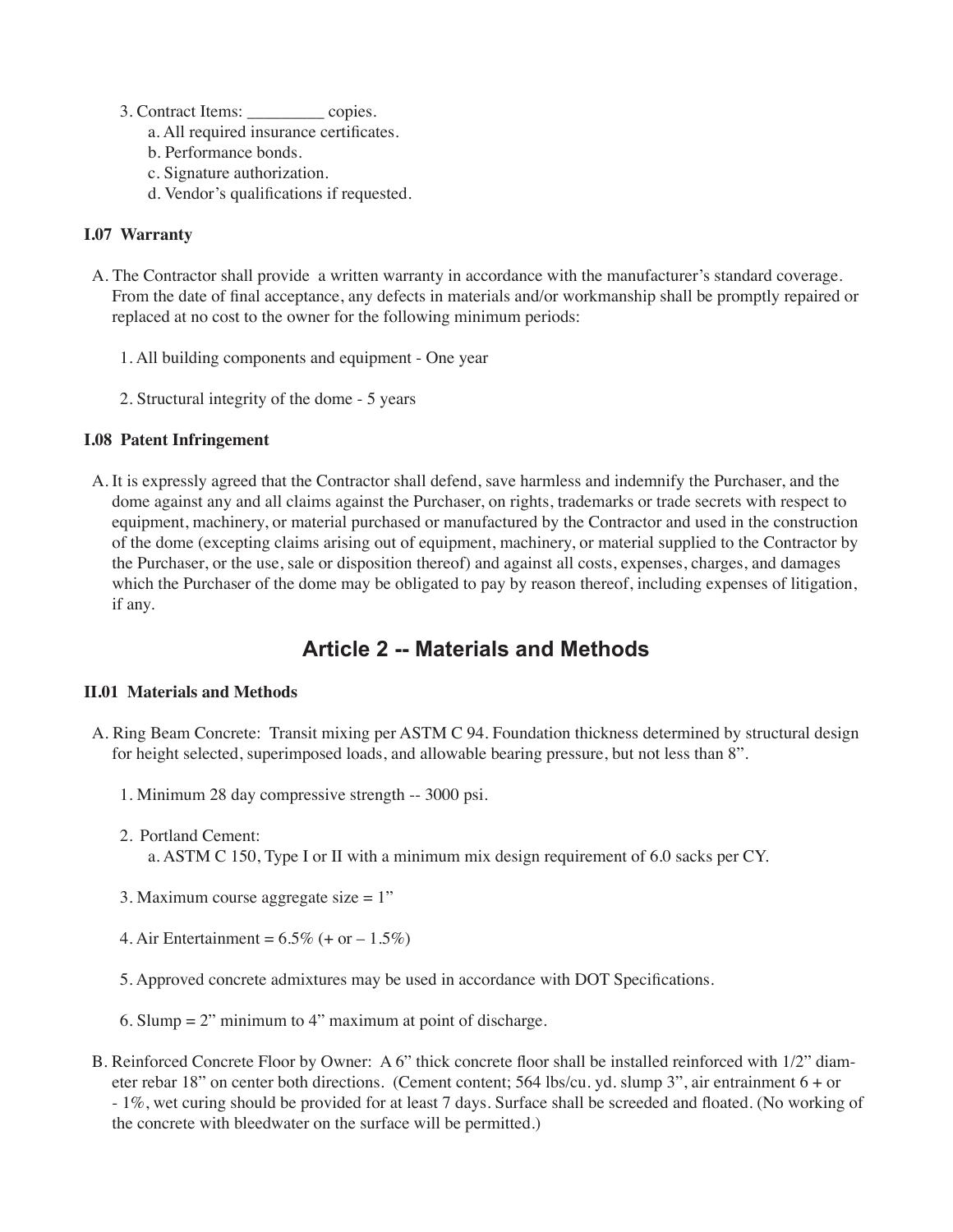#### C. Shotcrete

- 1. This Section covers the mixing, placing, finishing and curing of shotcrete shall be composed of Portland Cement, sand, 3/8" minus aggregate and water as specified or approved. The required proportions shall be assembled, well mixed, placed, finished and cured as hereinafter specified. It shall be uniformly dense and sound, free from faults, cracks, voids, rebound and other imperfections.
- 2. Definitions: Shotcrete is a mixed mortar of cement, sand, 3/8" minus aggregate, and water projected at high velocity onto a surface. The force of the jet impacting on the surface compacts the material. A relatively dry mixture is used so that the material supports itself minimizing sagging or sloughing, even when used for vertical and overhead applications.

The cement, sand, aggregate, and water are mixed by suitable means, and then pumped through a hose by a specially designed concrete pump. The high velocity impact is developed pneumatically by injecting compressed air at the nozzle.

- 3. Materials:
	- a. Portland Cement shall meet the requirements of Type I, II, III, IV or V as specified by Portland Cement Association. Type used to be as required by job --- usually I or II.
	- b. Fine aggregate shall meet the requirements set as previously specified in this section and shall meet the following gradation requirements:

Sand: A well graded sand may be used for shotcrete applications. Sand shall generally consist of the following gradation:

| <b>Sieve Size</b> | % Passing by Weight |
|-------------------|---------------------|
| No. 4             | $95-100$            |
| No. 8             | 80-90               |
| No. 16            | 50-85               |
| No. 30            | $25-60$             |
| No. 50            | $10-30$             |
| No. $1002-10$     |                     |

The fineness modulus shall fall between 2.70 and 3.00.

 Aggregate: A 3/8" minus aggregate should make up 10% to 30% of the mix design. Coarse aggregate may be left out of final finish coat for smoother surface.

- c. Rebound: Rebound is defined as aggregate mixed with some cement which rebounds off the surface during the application of shotcrete because of collision with the hard surface, reinforcement, or with the aggregate particles themselves, which amount varies with the position of the work, air pressure, cement content, maximum size and grading of aggregate, amount of reinforcing and thickness of layer. Rebound materials may not be reused in any form for shotcrete work and shall never be worked into the construction by the nozzleman.
- d. Water: Water shall be clean, and potable.
- e. Admixtures: Admixtures may be used, provided they do not impair the density of the shotcrete or are corrosive to steel and concrete. All admixtures must be approved by the Engineer prior to their use.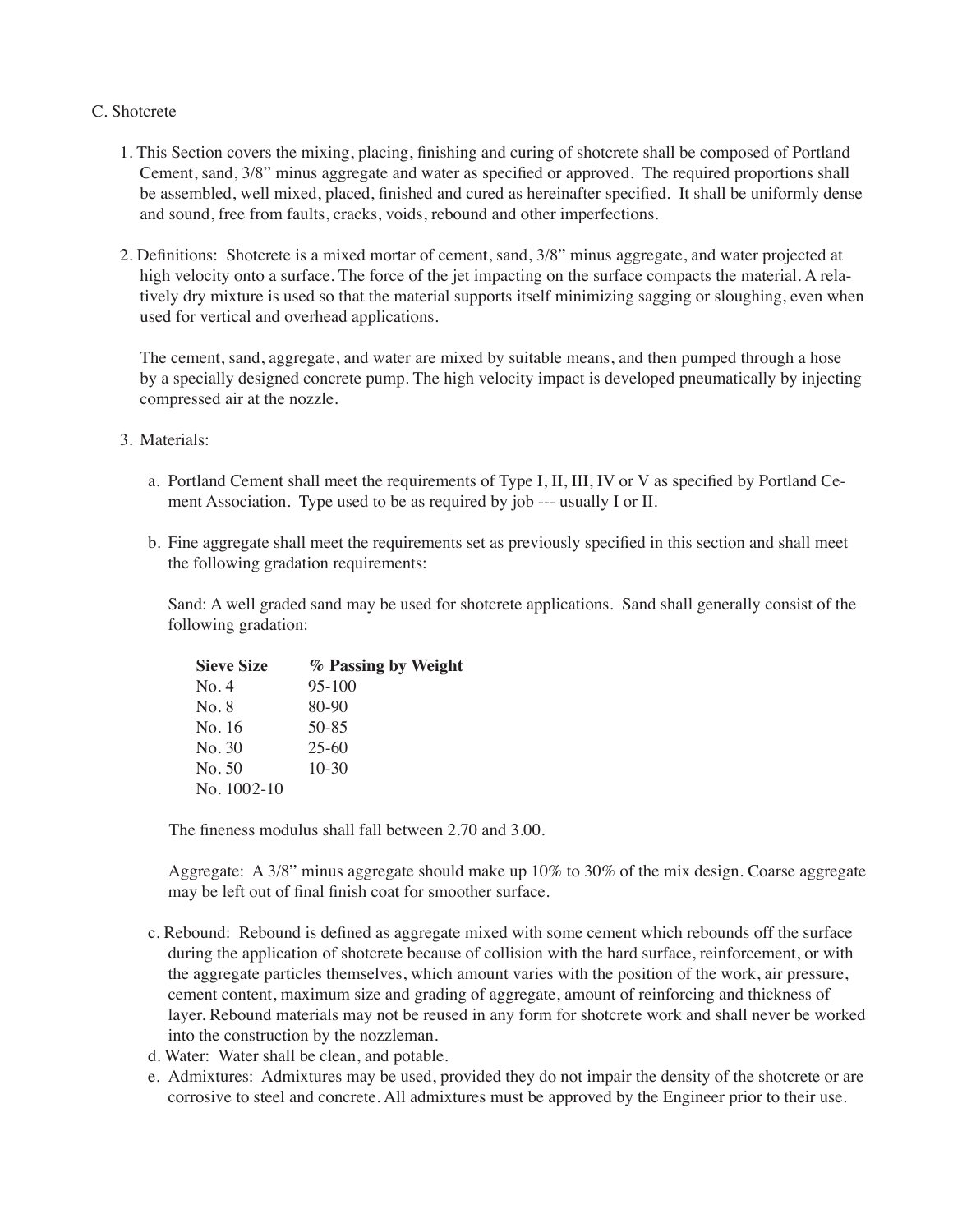- 4. Proportioning:
	- a. General: The mix shall under no circumstances be leaner than 752 lbs. of Portland Cement to each cubic yard of concrete, (100 lbs. cement may be substituted for 100 lbs. of fly ash).
	- b. Shotcrete Strength: Shotcrete strengths of 28 days shall be no less than 4000 psi.
- 5. Testing of Shotcrete Samples:
	- a. The dome concrete shall be tested on a periodic basis with a Windsor Test Probe. Tests should occur at 7, 14, and 28 days as directed by the owners representative. The dome conttractor shall conduct the tests with his equipment, and tests shall be observed by the owner's representative.
	- b. Alternative Testing at the discretion of the owner, cubes may be sawed or cores having a minimum diameter of 2 inches and an L/D of 1 or greater may be drilled from test specimens whether prepared specially for testing purposes or actually taken from the structure under construction. Results must be corrected to L/D=2 as described in ASTM C 42.

 Shotcrete specimens shall be shot on a plywood form in one continuous operation to the required height of the block. The site of the blocks shall be such that 9 tesst cubes or cylinders can be made from each block.

 One shotcrete test specimen shall be made during each day's operation. Four cubes or cylinders shall be cut or cored from each shotcrete block seven (7) days after its application. Two cubes or cylinders shall be tested for the seven-day strength. The other two shall be tested at 28 days.

 The remainder of the shotcrete blocks shall be cured and stored until after the 28 day test has been made and until the Engineer has informed the Contractor in writing that no additional tests are required. All shotcrete specimens shall be properly numbered and dated, and a record shall be made by the Contractor as to the relative location of the work for which these samples were prepared. All cubes or cylinders shall be dense and free from sand pockets.

 The cost of cutting, coring and testing the cubes by a recognized reputable testing laboratory shall be borne by the owner.

- 6. Shotcrete Equipment:
	- a. Batching equipment shall be capable of proportioning the cement and aggregate to the dree of accuracy required by these Specifications.
	- b. Mixing equipment shall be capable of thoroughly mixing the aggregate, the sand and cement in continuity, shall be self-cleaning and capable of discharging all mixed material without any carry-over from one batch to another. The equipment shall be inspected and cleaned at least once a day, and more often if necessary, to prevent accumulations of batched material.
- 7. Placing and Finishing:
	- a. General: Shotcrete shall be applied in a stedy, uninterrupted flow. Should the flow become intermittent for any cause, the nozzleman shall direct it from the work until it again becomes constant or shot off the flow of materials.
	- b. Position of Pneumatic Nozzles: The nozzle shall, as much as possible, be held at approximately right angles to the surface and shall be kept at the proper distance from the type of application, type of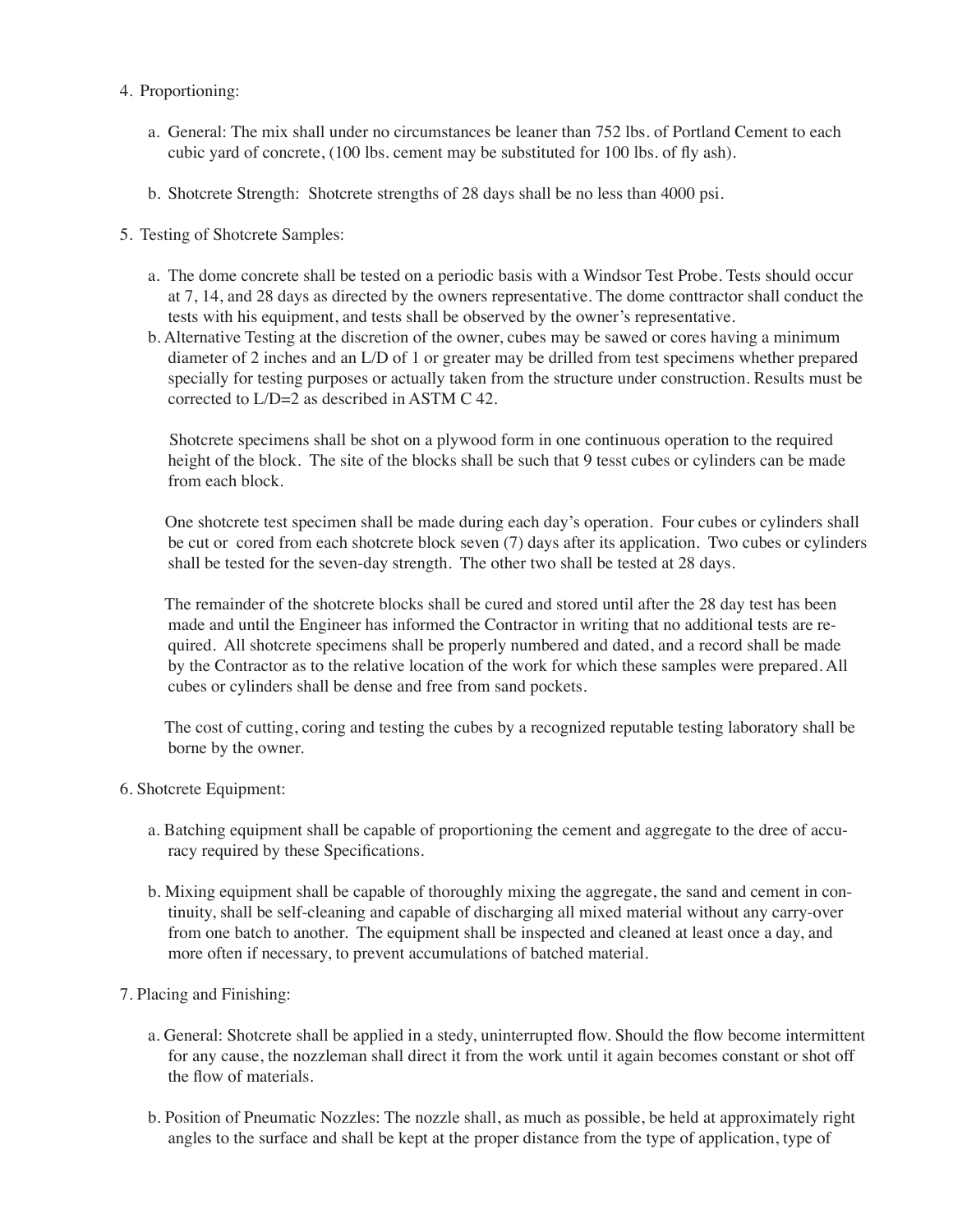nozzle and air pressures employed. Any nozzleman found making a habit of not directing his nozzle at right angles to the surface may be removed from the job without notice. However, when encasing reinforcing steel, the procedure of shooting under right angles may be modified in order to better direct the material around the bars. Whenever shooting of shotcrete on around, through, and behind reinforcing steel is required, the nozzleman shall apply thee material at the wettest possible consistency and at least wet enough that minimal shotcrete build-up will take place on reinforcing steel when shooting through this layeer of steel. Shooting through two curtains of still will not be permitted. The steel for the second curtain shall not be placed until the first curtain has been embedded in shotcrete.

- c. Shotcreting More Than One Layer: Sufficient time shall be allowed for each layer of shotcrete to set up so it may take the next layer without sagging.
- d. Wall Construction: Every precaution shall be taken to remove rebound from the bottom areas and corners of the wall as fast as it develops. The material shall be applied sufficiently wet so that a proper flow of shotcrete into the corners may be expected.

To insure proper filling of corners and recesses the initial coats shall be applied as wet as possible but shall still be dry enough that minimal sagging will occur.

- 8. Curing of Shotcrete:
	- a. Interior shall be kept closed to prevent water vapor loss for 7 days. During hot dry weather the building may be kept closed longer up to 30 days as needed until concrete reaches 4000 psi.

#### D. Shell Reinforcement

- 1. For conventional reinforced concrete design:
	- a. Meet or exceed ACI building code requirements for temperature and shrinkage steel.
	- b. Deformed Bars: ASTM A615, A616, or A617 grade 60 (60,000 psi yield strength).
	- c. Maximum spacing between the bars shall not exceed 18" or five times the shell thickness.
	- d. All reinforcement bars shall be of grade 60.
- 2. For prestress concrete design:
	- a. Meet or exceed ACI Building Code Requirements
	- b. Only epoxy grouted or other approved bonded cables will be used.
- 3. Accurately place reinforcing as shown on final approved drawings.
- 4. Fibers: In addition to the reinforcement bar or tensioning cables required by the ACI Code, fibers may be used as a surface crack control, but are not required. If fibers are used, they shall not be considered as replacement for any of the ACI required reinforcement.
- E. Miscellaneous Steel: At the entrance opening, furnish and install Two (2) of the following jamb protection devices: one each at the outside corners of the entry way.